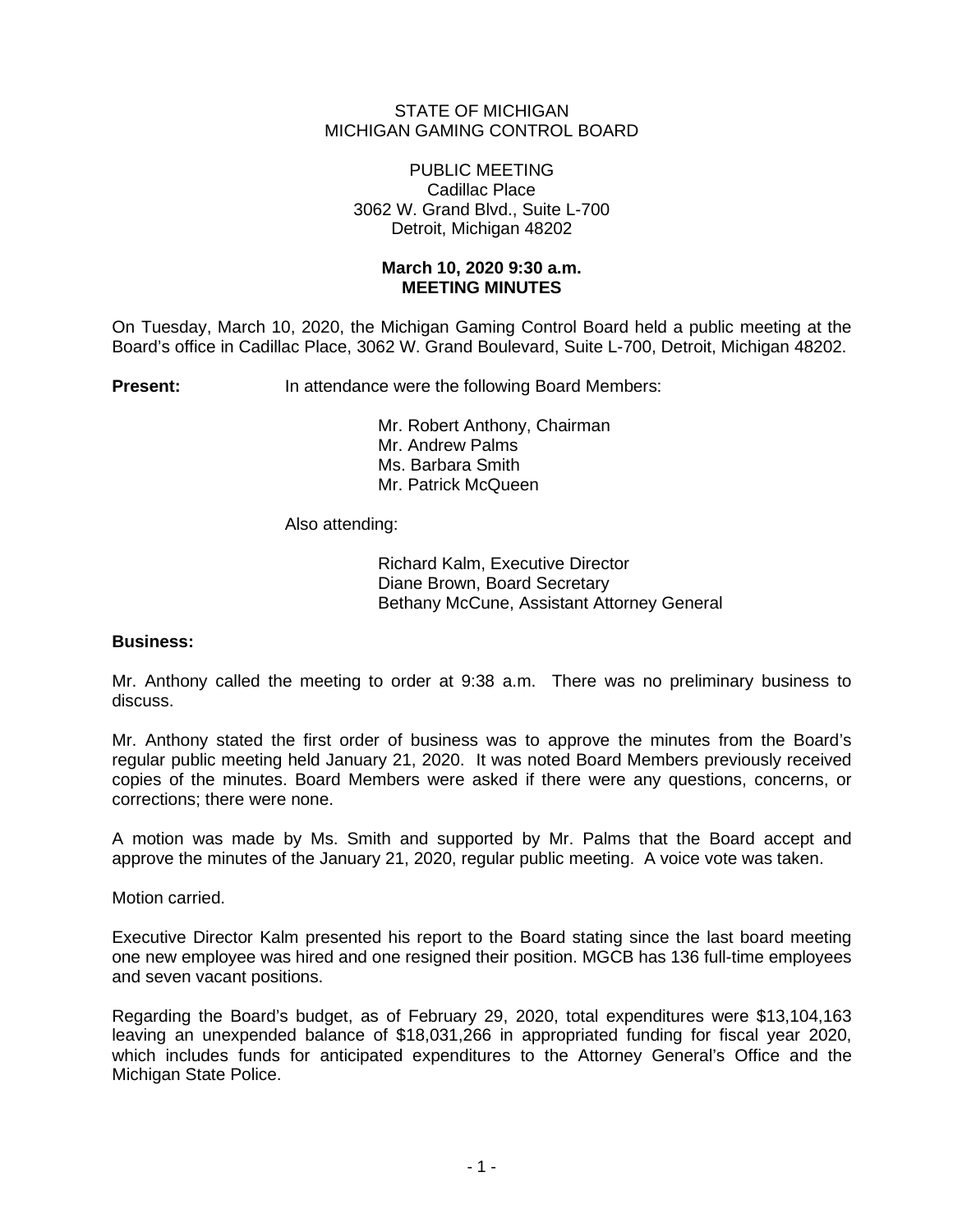For casino operations, Mr. Kalm reported aggregate revenue for the three Detroit casinos for the month ending January 31, 2020, was up 7.1% when compared to January 2019. Revenue was down 6.1% when compared to December 2019. For year-to-date January 31, 2020, the aggregate revenue for the Detroit casinos was up 7.1% compared to last year.

Gaming revenue for the month; MGM was up 2.1% to \$50 million, MotorCity was up 11.7% to \$41.8 million, and Greektown was up 9.8% to \$28.2 million. Market shares for January were MGM 42%, MotorCity 35%, and Greektown 23%.

For the month ended January 31, 2020, gaming taxes for the three Detroit casinos were \$9.7 million compared to \$9.1 million for the same period last year.

The three Detroit casinos reported submitting to the City of Detroit \$14.3 million in wagering taxes and development agreement payments during January 2020.

Mr. Kalm reported aggregate revenue for the three Detroit casinos for the month ending February 29, 2020, was up 6.3% when compared to February 2019. Revenue was up 1.5% when compared to January 2020. For year-to-date February 29, 2020, aggregate revenue for the Detroit casinos was up 6.7% compared to last year.

Gaming revenue for February 2020; MGM was up 6.4% to \$52.6 million, MotorCity was up 4.7% to \$40.5 million, and Greektown was up 8.3% to \$28.6 million.

For the three-month period ended February 29, 2020, gaming revenue for MGM was up 2.5%; MotorCity was up 5.2%; and Greektown was up 6.6%.

Mr. Kalm provided information regarding fantasy sports. The Fantasy Sports Consumer Protection Act was enacted on December 20, 2019. Under this law, fantasy contest operators which were operating in the state as of May 1, 2018, may continue to offer fantasy contests until they are issued or denied a license provided they apply within 60 days from the time applications become available. These operators are required to pay a monthly tax of 8.4% on their monthly adjusted revenues effective December 20, 2019, with payments due on the  $20<sup>th</sup>$  day of each month. The Board staff is working with Treasury to establish a fantasy contest tax form and expect to publish it in the near future. The board is unable to tax the operators until it receives the forms but will be taxing them back to December 20, 2019, when the law was put into effect. Some of the operators, knowing they were going to be taxed from December 20, submitted unaudited taxes ahead of time. For the period of December 20, through December 31, 2019, fantasy contest operators reported total adjusted revenues of \$708,348 and paid taxes of \$59,501. For the period of January 1 through January 31, 2020, fantasy contest operators reported total adjusted revenues of \$1,465,358, and paid \$123,000 in taxes. Mr. Kalm emphasized these figures are unaudited and the board will audit them once the form is in place and it begins the licensing process.

Regarding minor in casino violations, Mr. Kalm reported one violation was issued since the January meeting.

Regarding supplier licensing and vendor registration, Mr. Kalm advised the Board that as of February 29, 2020, 559 active vendor exemptions were registered. As of February 29, 2020, 288 casino supplier companies were granted exemption from supplier licensing requirements.

Mr. Kalm reported a total of five active temporary nongaming-related and 10 active temporary gaming-related supplier licenses in effect. There are 94 annual supplier licenses in effect.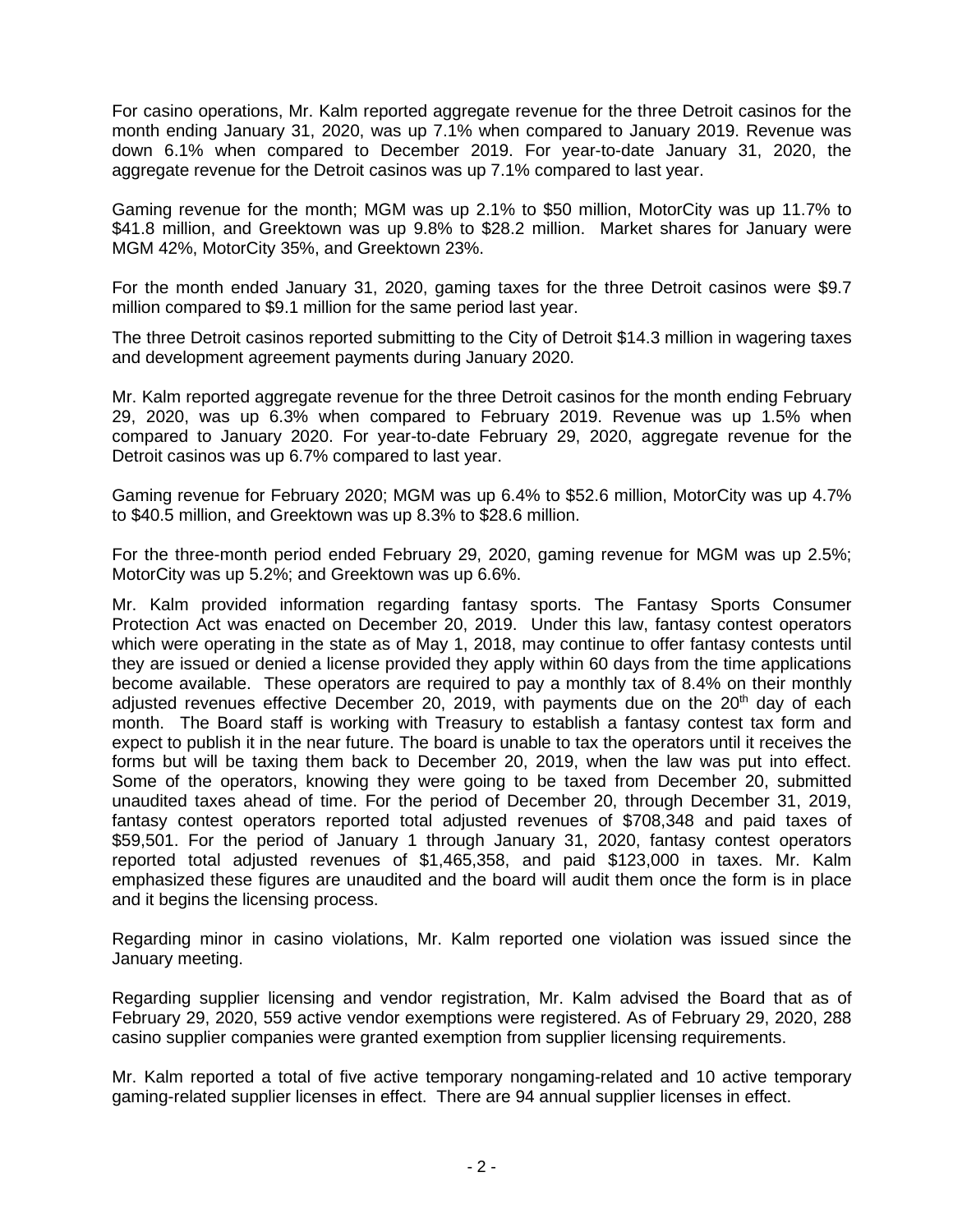Regarding occupational licensing, Mr. Kalm advised the Board as of February 29, 2020, the Board's Employee Licensing section issued a total of 2,093 occupational licenses to MGM employees; 1,648 occupational licenses to MotorCity employees; and 1,274 occupational licenses to Greektown employees. In addition, 1,494 employees of various licensed casino suppliers have been granted occupational licenses. Currently, there are 199 temporary occupational licenses in effect.

Mr. Kalm advised the Board since the January 2020 public meeting the required background investigations of 108 pending Level 1 and Level 2 occupational licenses have been completed. Prior to the March 2020 meeting Mr. Kalm approved 571 occupational license renewal requests and 106 Level 3 applications on behalf of the Board.

Mr. Kalm also reported Michigan State Police (MSP) Board-related activity and staffing update.

Next, the Board considered for approval, the recommendation of the Executive Director and the Casino Operations Division's Employee Licensing staff regarding the Level 1 and Level 2 occupational license applications.

There being no questions from Board Members, it was moved by Mr. Palms and supported by Mr. McQueen that the Board enter an Order accepting and adopting the recommendations of the Executive Director and the Casino Operations Division for the 108 pending Level 1 and Level 2 occupational license applications. A voice vote was taken.

## Motion carried.

Next on the agenda was consideration of the Licensing, Investigations, & Audit Division's recommendations regarding the pending supplier licensing applications of Gaming Partners International d/b/a as GPI USA, and Zuvid LLC. There were no questions from Board Members. A motion was made by Mr. McQueen and supported by Ms. Smith that the Board enter Orders finding the suppliers and their qualifiers eligible and suitable for licensure and accordingly grant the request for a one-year period.

### Motion carried.

Next agenda item was consideration of the Licensing, Investigations, & Audit Division's recommendations regarding the pending supplier license renewal requests of Ainsworth Game Technology Limited; Aristocrat Technologies, Inc. with new Key Persons Hector Leonard Fernandez, Richard Harvey Bell, and Phillippe Gerald Etienne; Cadillac Coffee Company; Detroit Spectrum Painters, Inc.; Gable Signs & Graphics, Inc.; Galaxy Gaming, Inc. with new Key Person Michael Gavin Isaacs; House Advantage, LLC; Incredible Technologies, Inc.; Interblock Luxury Gaming Products, D.d. d/b/a Interblock D.d.; Johnico LLC d/b/a America's Green Line; Masque Publishing, Inc.; Motor City Electric Company with new qualifying business Motor City Electric Employee Stock Ownership Trust; Northern Lakes Seafood & Meats, Inc.; SMS Staffing Solutions, Inc.; TCS John Huxley America, Inc.; The Printer, Inc.; and Tom Maceri and Son, Inc.

There being no questions from Board Members, Mr. Palms supported the motion put forth by Ms. Smith that the Board enter Orders finding the suppliers and their qualifiers eligible and suitable for license renewal and, accordingly, grant the requests for a one-year period. A voice vote was taken.

Motion carried.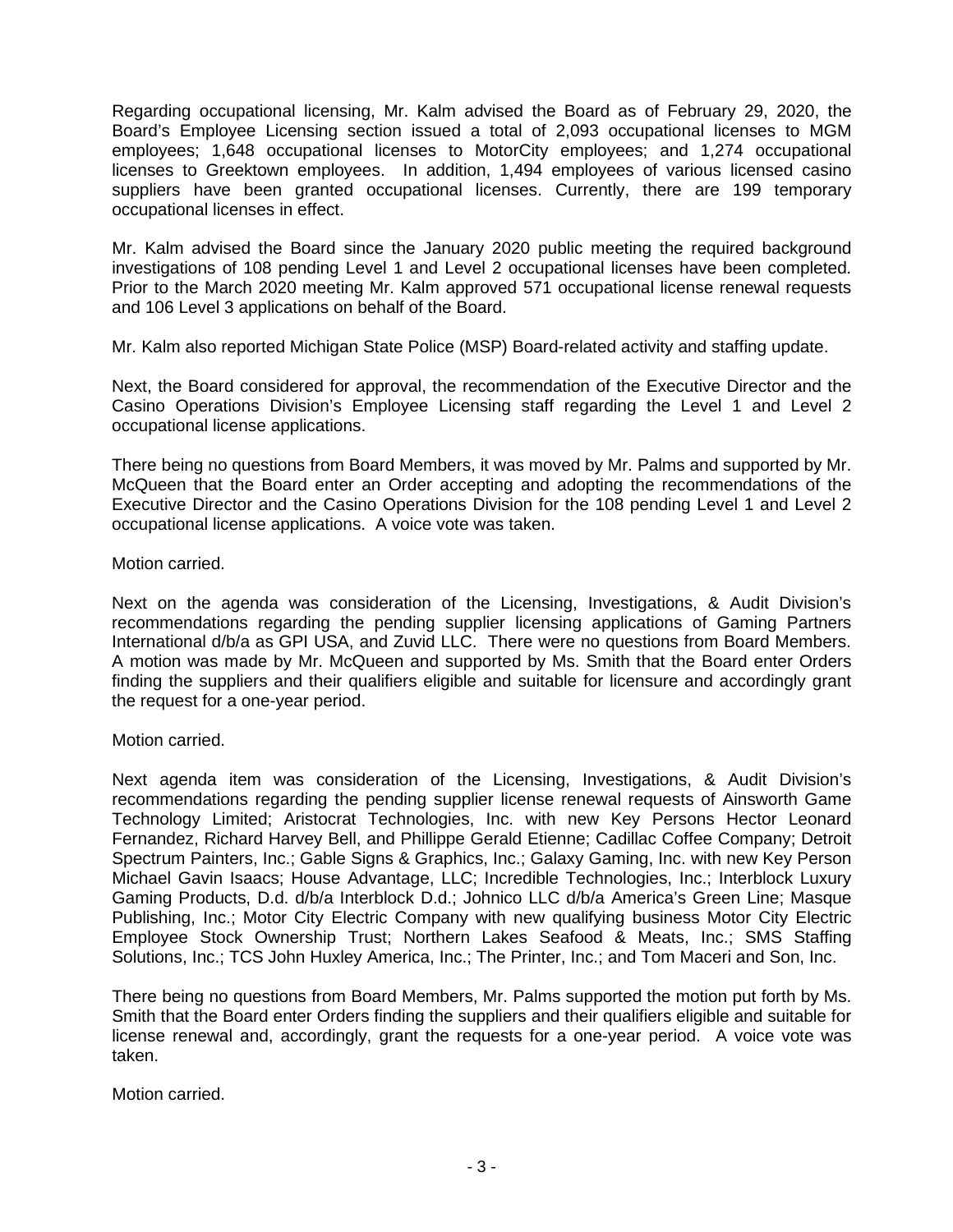The next item on the agenda was to consider the Licensing, Investigations & Audit Division's recommendation regarding the suitability of New Key Person of MGM Grand Detroit, David Tsai. There were no questions from Board Members. A motion was made by Mr. Palms and supported by Mr. McQueen that the Board grant the request. A voice vote was taken.

Motion carried.

The Board then considered the Acknowledgements of Violation of occupational licensees Darrel Dianta Daniels, Amrique Shawnell Dockery, and Dishaun Adam Williams-Ryan. None of the licensees nor their representatives were present. Assistant Attorney General Bethany McCune summarized the violations. There were no questions from Board Members. A motion to approve was made by Mr. McQueen and supported by Ms. Smith. A voice vote was taken.

Motion carried.

Next agenda item was to consider the Casino Operations Division's recommendation regarding the Administrative Law Judge's Proposal for Decision of occupational licensee Jaime Graves. Assistant Attorney General Bethany McCune summarized the violation for the Board. Neither Ms. Graves nor her representative were present. A motion to accept the Proposal for Decision was made by Ms. Smith and supported by Mr. Palms. A voice vote was taken.

Motion carried.

The commercial casinos' CEOs, David Tsai of MGM, Bruce Dall of MotorCity, and John Drake of Greektown, each addressed the board and presented their plans to begin sports betting March 13 and 14. Each CEO outlined how they are going to protect the integrity of gaming, what platform providers they are partnering with, how bets will be places, etc. Mr. Kalm informed the board that all of the suppliers have been issued temporary licenses until a more thorough investigation can be completed, in order to allow betting to begin this week.

Mr. Anthony asked for a motion in support of the casinos opening their sports betting operations beginning March 13, 2020 at 11:00 am. Mr. McQueen made the motion which was supported by Mr. Palms. A voice vote was taken.

Motion carried.

There we no members of the public who registered to address the Board.

Mr. Anthony then announced the Board's next regular public meeting would be held Tuesday, May 12, 2020, at 9:30 a.m.

A motion to go into closed session was made by Mr. Palms and supported by Mr. McQueen. A roll call vote was taken. Motion carried.

When the Board reconvened following the closed session, Mr. Palms put forth the motion to approve the minutes from the last closed session. Ms. Smith supported the motions. A voice vote was taken.

Motion carried.

Mr. McQueen then made a motion to adjourn the public meeting which was supported by Ms. Smith. A voice vote was taken.